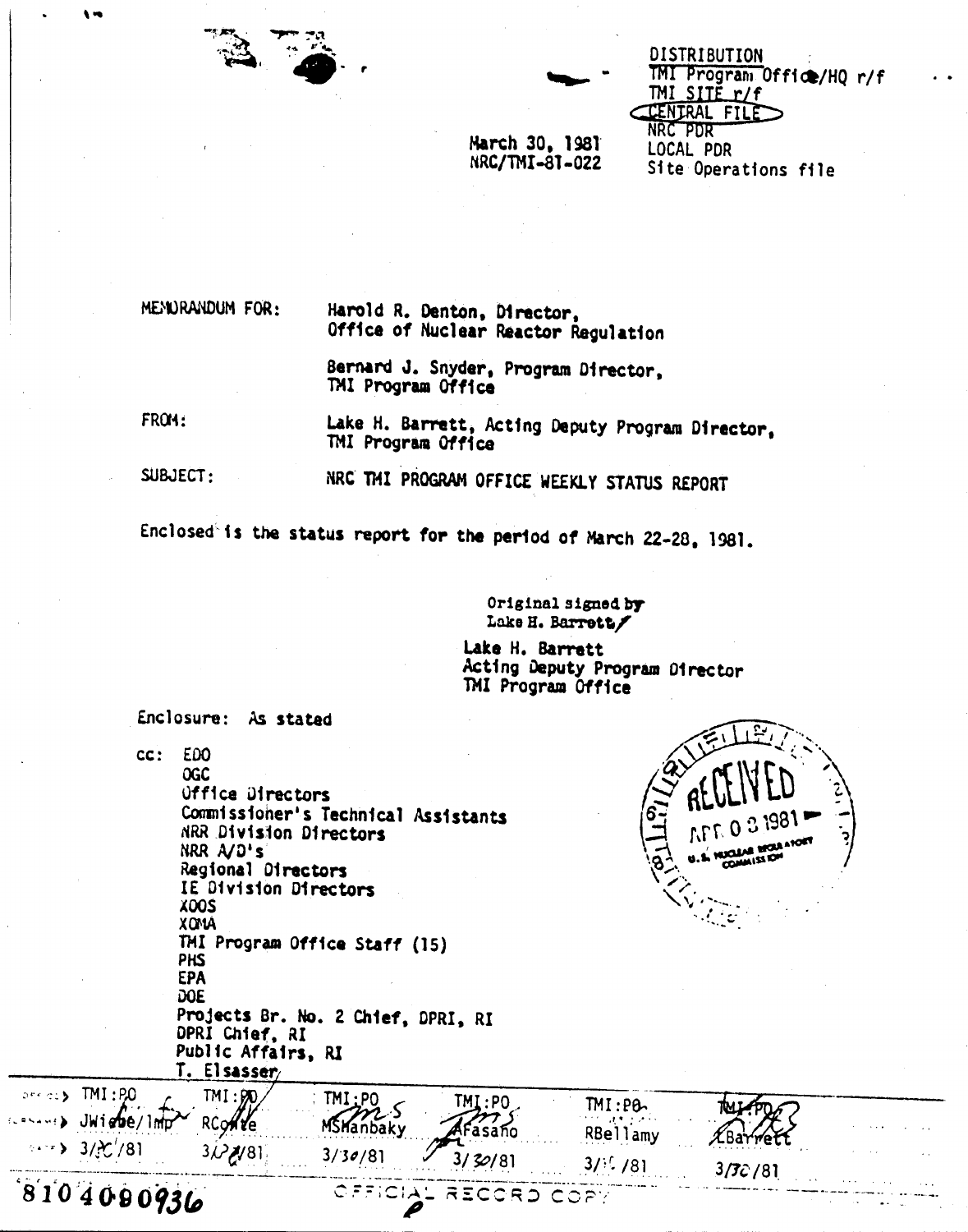## NRC THI PROGRAM OFFICE WEEKLY STATUS REPORT

Week of MarCh 22-28, 1981

Plant Status

.<br>"You are the complete of the complete of the substitution of the complete of the complete of the complete of t

Heat transfer from the reactor coolant system (RCS) Core Cooling Mode: loops to reactor building ambient.

Available Core Cooling Modes: Long-term cooling "B" (once through steam generator-B); decay heat removal systems.

RCS Pressure Control Mode: Standby Pressure Control (SPC) System.

Backup Pressure Control Modes: Mini Decay Heat Removal (MDHR) System. Decay Heat Removal (DHR) System.

Major Parameters (as of 0500, March 27, 1981) (approximate values) Average .ncore Thermocouples: 121°F Maximum Incore Thermocouple: 151°F

RCS Loop Temperatures:

| Hot Leg               | 117°F                            | 120°F                  |
|-----------------------|----------------------------------|------------------------|
| Cold Leg $(1)$<br>(2) | $67^{\circ}$ F<br>$67^{\circ}$ F | $67^{\circ}$ F<br>67°F |

RCS Pressure: 107 psig

Reactor Building: Temperature: 67°F<br>Water level: Eleva Elevation 290.6 ft.  $(8.1 \text{ ft. from floor})$ via penetration 401 manometer Pressure: -0.17 psig Concentration: 9.2 x 10-6 uCi/cc (Krypton-85 (Kr-85)) (sample taken 3/23/81)

Effluent and Environmental (Radiological) Infonnation

1. Liquid effluents from the TMI site released to the Susquehanna River after processing, were made within the regulatory limits and in accordance with NRC requirements and City of Lancaster Agreement dated February 27, 1980.

During the period March 20, 1981, to March 26, 1981, the effluents contained no detectable radioactivity at the discharge point altnough individual effluent sources which originated within Unit 2 contained minute amounts of radioactivity. Calculations indicate that iess than one millionth (0.000001) or a curie of cesium-137 (CS-137) was discharged. This represents less than 0.00001) of the permissable total liquid activity as specified in Technical Specifications for operational commercial reactors.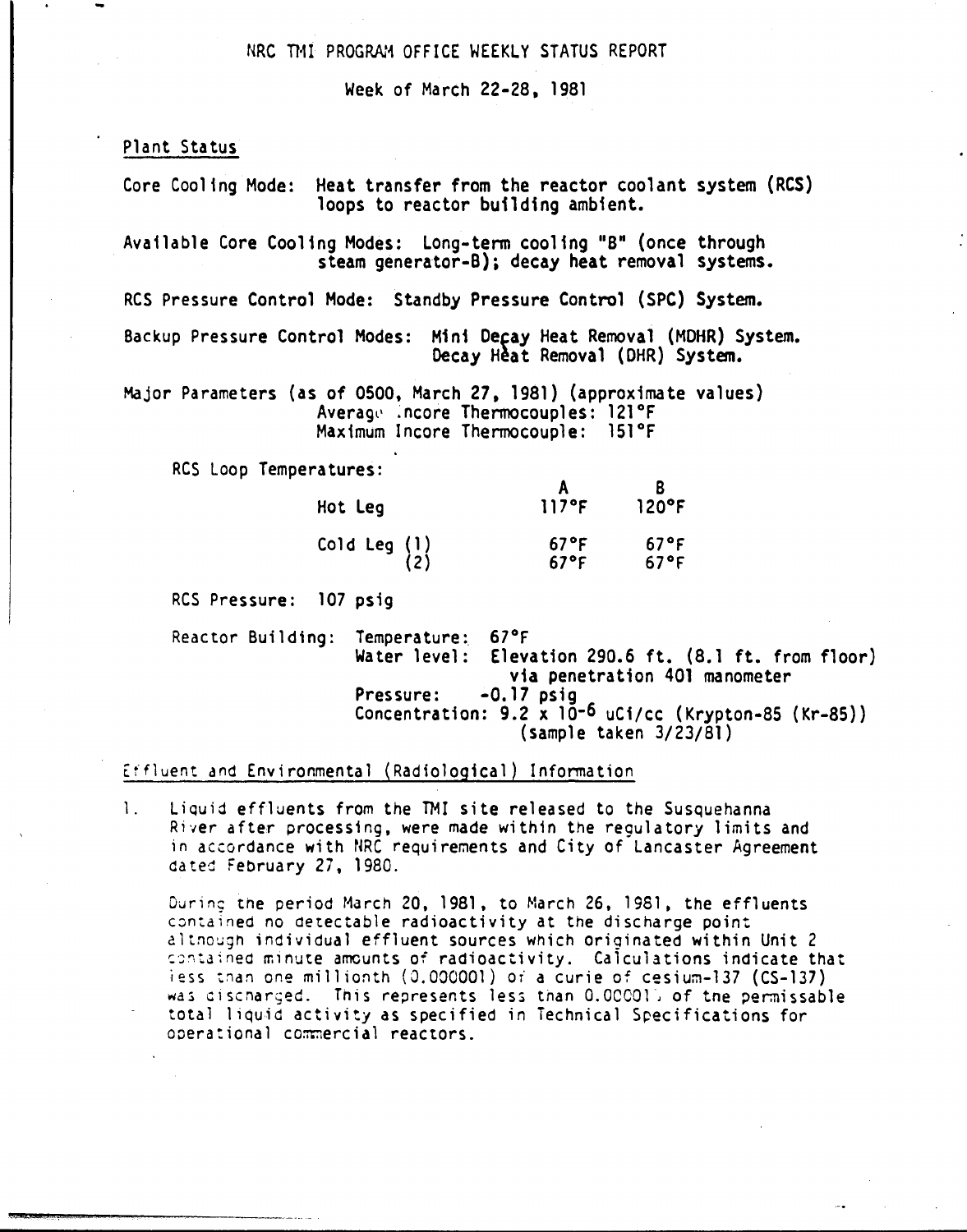- 2<br>Environmental Protection Agency (EPA) Environmental Data. Results from EPA monitoring of the environment around the TMI site were as 2. follows:
	- ns.<br>The EPA measured Kr-85 concentrations (pCi/m<sup>3</sup>) at several environmental monitoring stations and reported the following results:

| March 13 - March 20, 1981 |
|---------------------------|
| $(pCi/m^3)$               |
|                           |

23. 25

2S

i ..

 $\cdot$  .  $\cdot$  . #J. '. ~

 $\frac{1}{k!}$ . '..  $\sim$  .6'  $\sim$  $\mathcal{L}_{\mathcal{F}}$ 

 $\ddot{ }$ .

I \ ่<br>!<br>! ...

 $\mathbf{I}$ 

, , .•

Bainbridge Goldsboro Observation Center Middletown

Location

 $\ldots$ , of the above levels of Kr-85 are considered to be been ground levels.

\

- No radiation above. normally occurring baCKground levels was detected in any of the samples collected from the EPA's air and gamma rate networks during the period from March 20, 1981. through March 26. 1981.
- 3. NRC Environmental Data. Results from NRC monitoring of the environment around the TMI site were as follows:

The following are the NRC air sample analytical results for  $\bullet$ 

the onsite continuous air sampler:

period Sample

<8.6 E-14 <8.6 E-14 March 18. 1981 - March 25, 1981

1-131 Cs-137 (uCi/cc) (uCi/cc)

..' ... .

- HP-260 1. r Licensee Radioactive Material and Radwaste Shipments. The following
	- snipments were made: On Monday, March 23, 1981, a 40 ml Unit 2 reactor coolant sample was sent to Babcock and Wilcox (B&W), Lynchburg, Virginia.  $\overline{a}$
	- On Tuesday, March 24, 1981, three-one liter, Unit 2 containment sump samples were sent to the Oak Ridge National Laboratory,  $\sim$   $\sim$ Oak Ridge, Tennessee.
	- On Wednesday, March 25, 1981, 46 drums and 6 boxes of compacted and non-compacted Unit 1 LSA waste were shipped to Chem Nuclear  $\frac{1}{2}$ Systems, Inc., Barnwell, South Carolina.
	- On Thursday, March 26, 1981,65 drums and 10 boxes of compacted on indistance and non-compacted Unit 2 LSA waste were shipped to U.S. Ecology,  $- -$ Richland, Washington.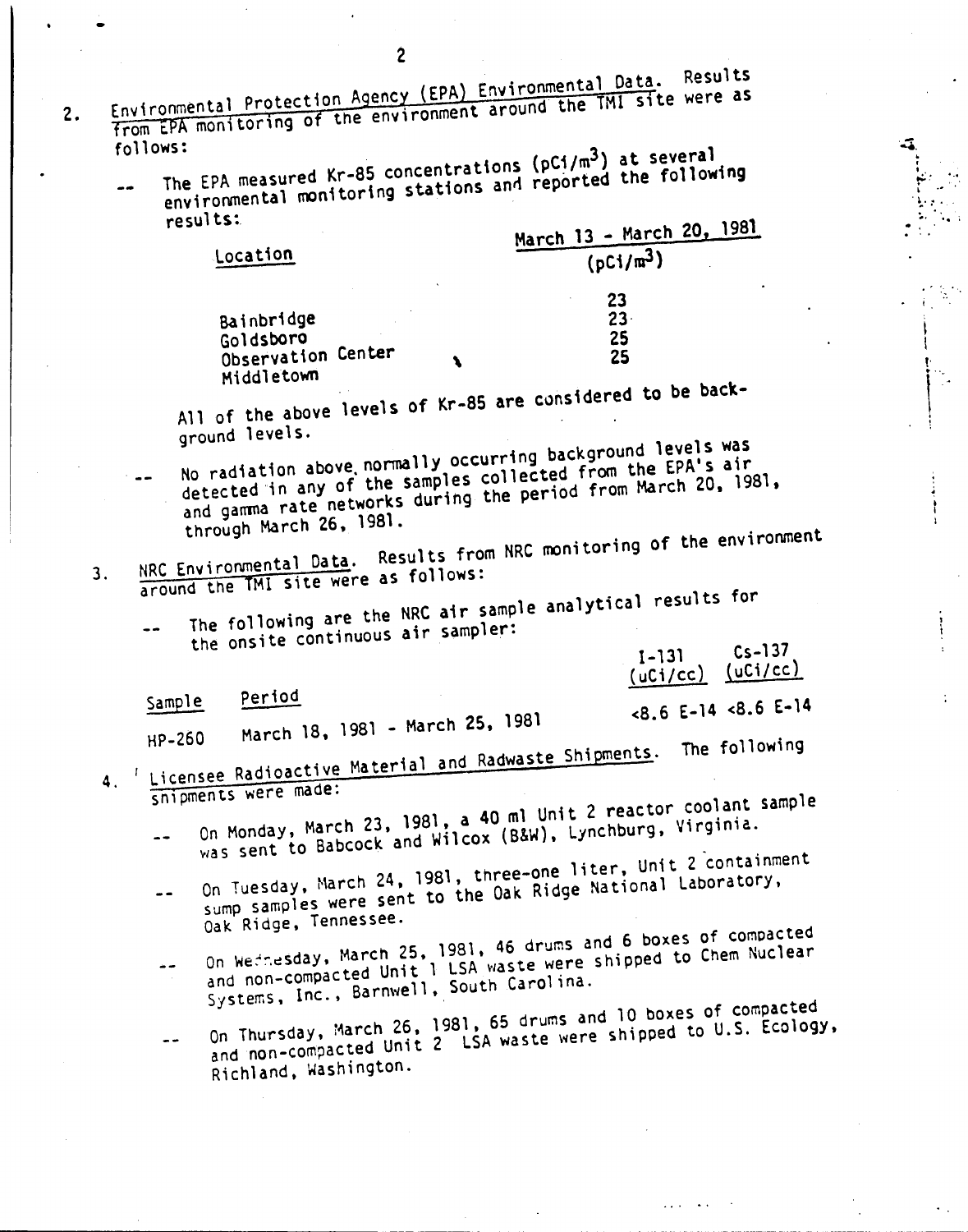## Major Events

- Submerged Demineralizer System (SDS). Region I specialists in 1. Instrumentation and preoperational testing performed preliminary<br>inspections on the SDS this week. These inspections are expected to continue for the next three weeks. The fuel pool, which a contains the SDS is expected to be filled with water near the end of April.
- $\overline{2}$ . EPICOR-II Spent Resin Disposal. On March 25, 1981, the NRC revised the Unit 2 License to provide alternatives to on-site processing prior to ultimate disposal of radidactive EPICOR-II resins. When the NRC approved the operation of EPICOR-II in October 1979, the NRC required that the spent resins be mixed with a binder material, e.g., cement, prior to shipment for off-site disposal. This special requirement was established because it was expected that the EPICOR-II resin radioactivity loadings would be much higher than normal reactor waters and that they would be disposed of by routine low-level waste land burial practices. Since October 1979, much has been learned about the EPICOR-II resins. The actual radioactivity loadings of the spent EPICOR-II resin liners are grouped into either highly loaded resin prefilters or lower loaded polishing resin beds. The curie content of the lower loaded EPICOR-II polishing resins are within the normal range of reactor resin wastes. Consequently, there is no<br>need for the addition of a binder material provided that the resin liners are dewatered and meet all DOT and NRC transportation rules and also meet applicable state burial site criteria. This amendment allows prompt shipment of these lower loaded polishing resins off-site for disposal.

The higher loaded prefilters are the subject of on-going waste disposal characterization by DOE. This work will determine the method of ultimate off-site dispostion.